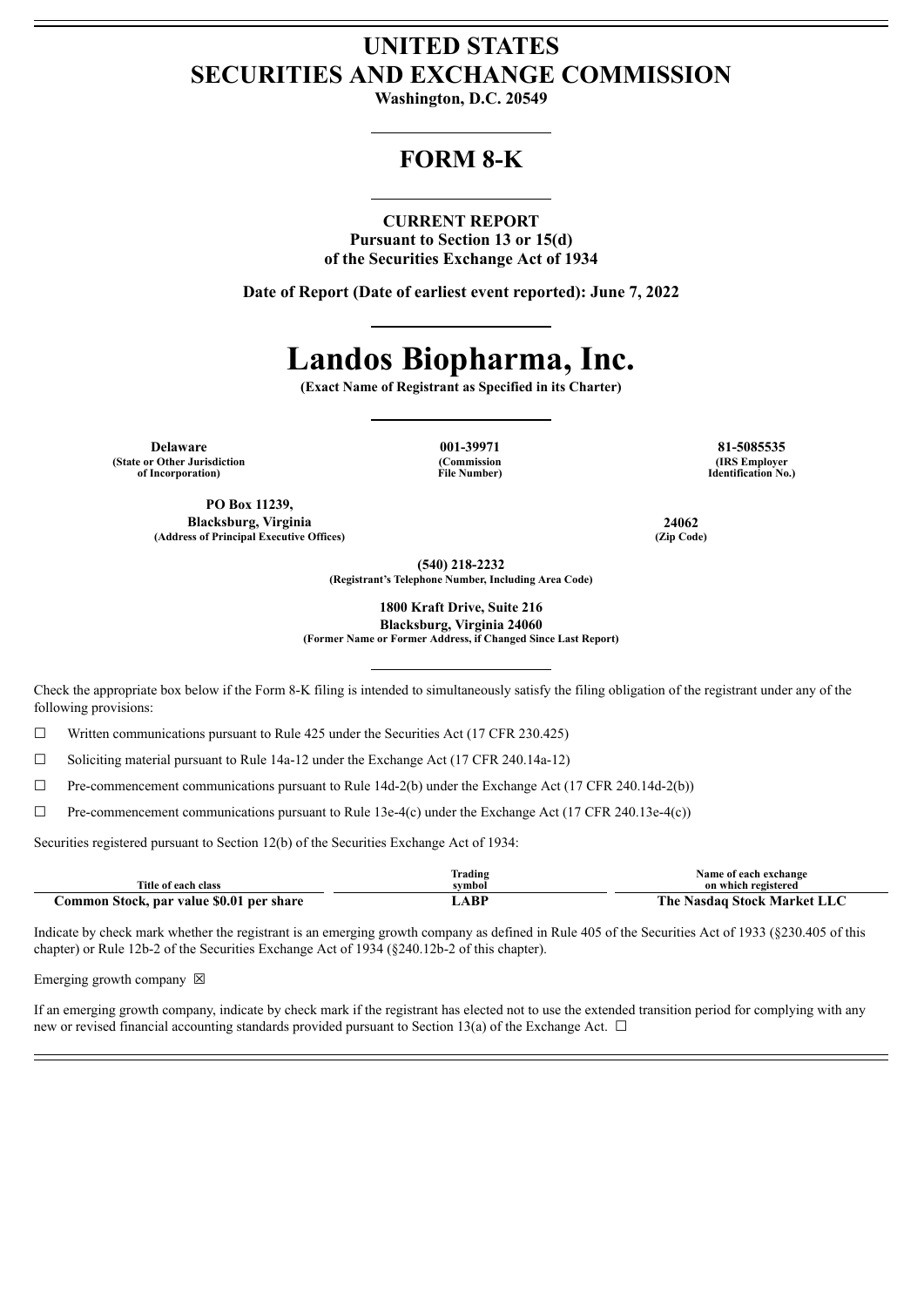### **Item 5.07 Submission of Matters to a Vote of Security Holders.**

On June 7, 2022, Landos Biopharma, Inc. (the "*Company*") held its 2022 annual meeting of stockholders (the "*Annual Meeting*"). The stockholders considered two proposals, each of which is described in more detail in the Company's definitive proxy statement filed with the Securities and Exchange Commission on April 28, 2022. Of the 40,254,890 shares outstanding as of the record date, 34,529,823 shares, or 85.77%, were present or represented by proxy at the Annual Meeting. Set forth below are the results of the matters submitted for a vote of stockholders at the Annual Meeting.

**Proposal No. 1**: Election of one nominee to serve as director until the 2025 annual meeting of stockholders and until their respective successor is elected and qualified. The votes were cast as follows:

| Name                                   | <b>Votes For</b> | <b>Votes Withheld</b> |
|----------------------------------------|------------------|-----------------------|
| $\mathcal{L}$ hristopher<br>Garabedian | .633             | 509<br>u<br>.183      |
|                                        |                  |                       |

Broker Non-Votes: 3,081,005.

The nominee was elected.

**Proposal No. 2**: Ratification of the appointment of Ernst & Young LLP as independent registered public accounting firm for the fiscal year ending December 31, 2022. The votes were cast as follows:

|                                                  | <b>Votes For</b> | <b>Votes Against</b> | Abstained |
|--------------------------------------------------|------------------|----------------------|-----------|
| Ratification of appointment of Ernst & Young LLP | 34,430,340       | 7,028                | 92,455    |